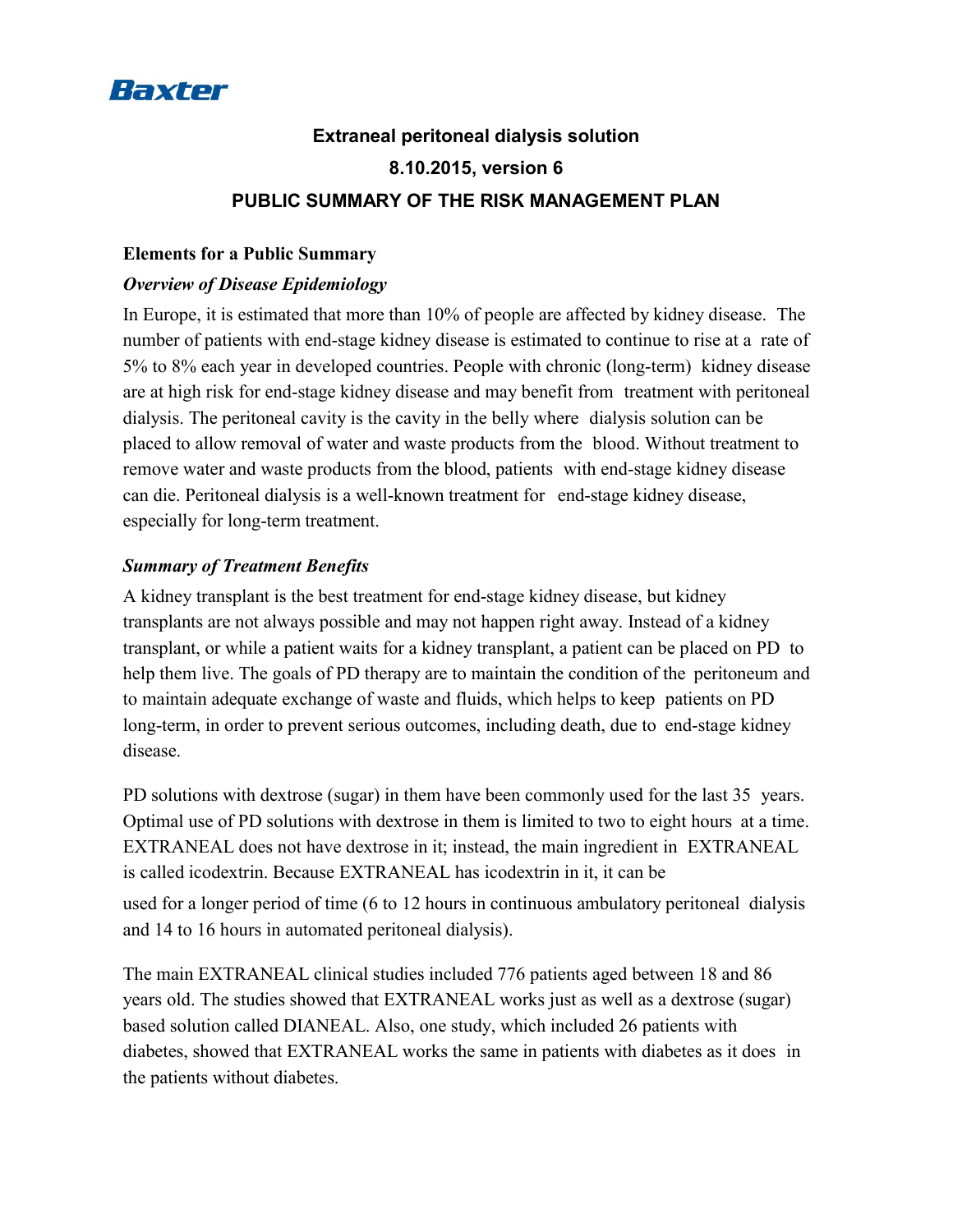

# *Unknowns Relating to Treatment Benefits*

EXTRANEAL clinical studies did not exclude subjects of certain ethnicities, but the majority of patients studied were Caucasian or Black. The numbers of Hispanic, Asian, and patients of other populations were too small to study. It is unlikely that the safety or benefits of EXTRANEAL are affected by race.

EXTRANEAL clinical studies excluded children and pregnant or breastfeeding females. The potential risks and benefits for each specific patient must be carefully considered before using EXTRANEAL.

#### *Summary of Safety Concerns*

| <b>Risk</b>                                                                                                                                                                                                                          | <b>What is Known</b>                                                                                                                                                                                                                                                                                                                                                                     | Preventability                                                                                                                                                                                                                                                                                                                                                                                                                                                                                                                                                                                                                                                      |
|--------------------------------------------------------------------------------------------------------------------------------------------------------------------------------------------------------------------------------------|------------------------------------------------------------------------------------------------------------------------------------------------------------------------------------------------------------------------------------------------------------------------------------------------------------------------------------------------------------------------------------------|---------------------------------------------------------------------------------------------------------------------------------------------------------------------------------------------------------------------------------------------------------------------------------------------------------------------------------------------------------------------------------------------------------------------------------------------------------------------------------------------------------------------------------------------------------------------------------------------------------------------------------------------------------------------|
| Peritonitis<br>(Cloudy effluent/Aseptic<br>peritonitis)                                                                                                                                                                              | Peritonitis is a known risk of PD<br>therapy and may be severe. At<br>the start of peritonitis, a patient<br>may have cloudy peritoneal fluid.<br>Peritonitis is usually due to an<br>infection and is confirmed by<br>testing the peritoneal fluid. If the<br>peritoneal fluid test does not<br>show an infection, then the<br>peritonitis is called aseptic or<br>sterile peritonitis. | The EXTRANEAL SmPC and PL<br>include information regarding the<br>risk of peritonitis.<br>Baxter has put in place different<br>steps that lower the risk of<br>peritonitis happening due to parts<br>of bacteria (for example, parts of<br>bacteria called peptidoglycans or<br>endotoxins) in EXTRANEAL.<br>Patients should follow all<br>instructions from their doctor,<br>nurse, or clinic, and should use<br>aseptic technique during every PD<br>exchange. It is important to know<br>that the risk of peritonitis is not<br>completely removed by these<br>actions. Patients should tell their<br>doctor immediately if they think<br>they have peritonitis. |
| Blood sugar tests that show a<br>higher blood sugar level than the<br>actual blood sugar level<br>(Falsely elevated glucose)<br>readings due to use of GDH-<br>PQQ-, GDO-, or some GDH-<br>FAD-based glucometers and test<br>strips) | Blood sugar tests and test strips<br>that show a higher blood sugar<br>level than the actual blood sugar<br>level can lead to severe<br>consequences. This happens<br>when the wrong blood sugar tests<br>(glucometers) and/or test strips<br>are used for patients who use<br>EXTRANEAL.                                                                                                | Only certain glucometers and test<br>strips should be used on patients<br>using EXTRANEAL. Patients<br>who use EXTRANEAL are given<br>special tools to help them and<br>their caregivers know which<br>glucometers and test strips are<br>safe to use.<br>Baxter makes it clear in the<br>EXTRANEAL SmPC and PL that<br>falsely elevated glucose readings<br>can occur with the use of certain<br>glucometers and test strips.                                                                                                                                                                                                                                      |

#### **Table 1. Important Identified Risks**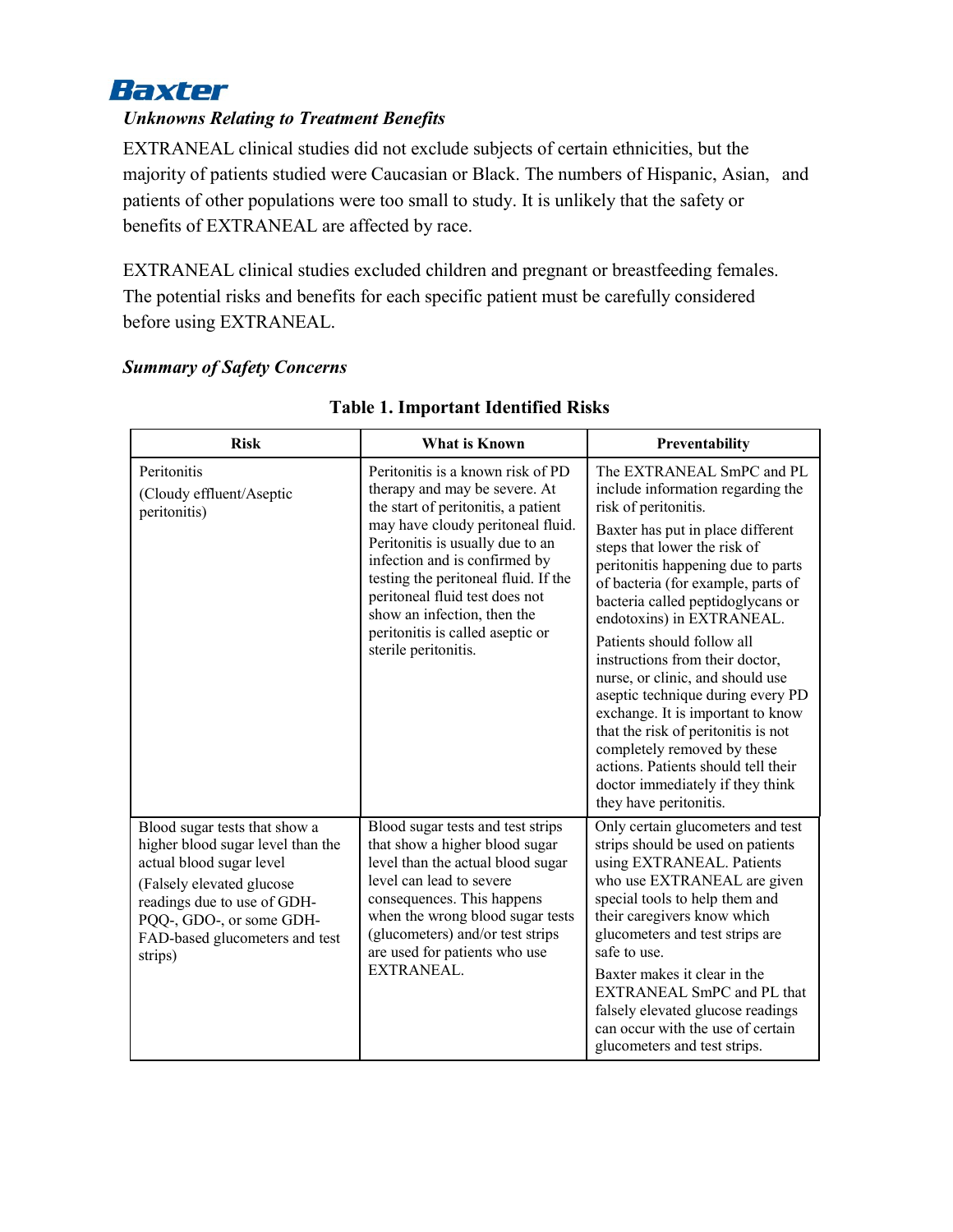

| Allergic reactions<br>(Hypersensitivity reactions)                                                                                                                                                                                                                                                                                                                           | Allergic reactions may be mild,<br>moderate, or severe.                                                                                                                                                                                                          | Baxter makes it clear in the<br>EXTRANEAL SmPC and PL that<br>an allergic reaction to<br>EXTRANEAL can happen.<br>Patients should not use<br>EXTRANEAL if they are allergic<br>to any ingredients in the medicine.<br>Patients must tell their doctor<br>immediately if they have an<br>allergic reaction. The doctor/<br>patient may need to stop<br><b>EXTRANEAL</b> treatment. |
|------------------------------------------------------------------------------------------------------------------------------------------------------------------------------------------------------------------------------------------------------------------------------------------------------------------------------------------------------------------------------|------------------------------------------------------------------------------------------------------------------------------------------------------------------------------------------------------------------------------------------------------------------|-----------------------------------------------------------------------------------------------------------------------------------------------------------------------------------------------------------------------------------------------------------------------------------------------------------------------------------------------------------------------------------|
| Not enough fluid in the body<br>(Hypovolemia)                                                                                                                                                                                                                                                                                                                                | <b>EXTRANEAL</b> can cause too<br>much fluid to be taken from the<br>body, possibly resulting in not<br>enough fluid left in the body.                                                                                                                           | Patients should be monitored for<br>underhydration. An accurate<br>record of the patient's fluid intake<br>and output should be kept and the<br>patient's body weight monitored.<br>The EXTRANEAL SmPC and PL<br>include information regarding the<br>risk of hypovolemia.                                                                                                        |
| Low sodium levels in the blood<br>(Hyponatremia)                                                                                                                                                                                                                                                                                                                             | <b>EXTRANEAL</b> can cause<br>decreased sodium levels in the<br>blood.                                                                                                                                                                                           | Blood sodium levels should be<br>evaluated periodically.<br>The EXTRANEAL SmPC and PL<br>include information regarding the<br>risk of hyponatremia.                                                                                                                                                                                                                               |
| The belly's protective and<br>filtering layer becomes thick and<br>hard and as a result does not<br>allow for the flow of the PD<br>solution. EPS causes<br>inflammation in the abdomen<br>(belly) and thickening of the<br>intestines that may be associated<br>with abdominal pain, abdominal<br>distention, or vomiting.<br>(Encapsulating peritoneal<br>sclerosis (EPS)) | How EPS happens exactly is not<br>known. It is possible that<br>experiencing peritonitis many<br>times and/or using peritoneal<br>dialysis solutions for a long time<br>may increase the risk for EPS.<br>Patients can get EPS with any<br>kind of PD treatment. | It is difficult to detect EPS at an<br>early stage. Patients who are<br>suspected of having EPS should<br>switch to hemodialysis therapy.<br>The EXTRANEAL SmPC and PL<br>include information regarding the<br>risk of EPS.                                                                                                                                                       |

# **Table 2. Important Potential Risks**

| <b>Risk</b>                                                                                                      | What is Known (Including Reason Why it is Considered a<br><b>Potential Risk)</b> |
|------------------------------------------------------------------------------------------------------------------|----------------------------------------------------------------------------------|
| High levels of lactic acid in the<br>blood                                                                       | EXTRANEAL can cause increased lactic acid levels in the blood.                   |
| (Lactic acidosis, especially in<br>patients with conditions known to<br>increase the risk of lactic<br>acidosis) |                                                                                  |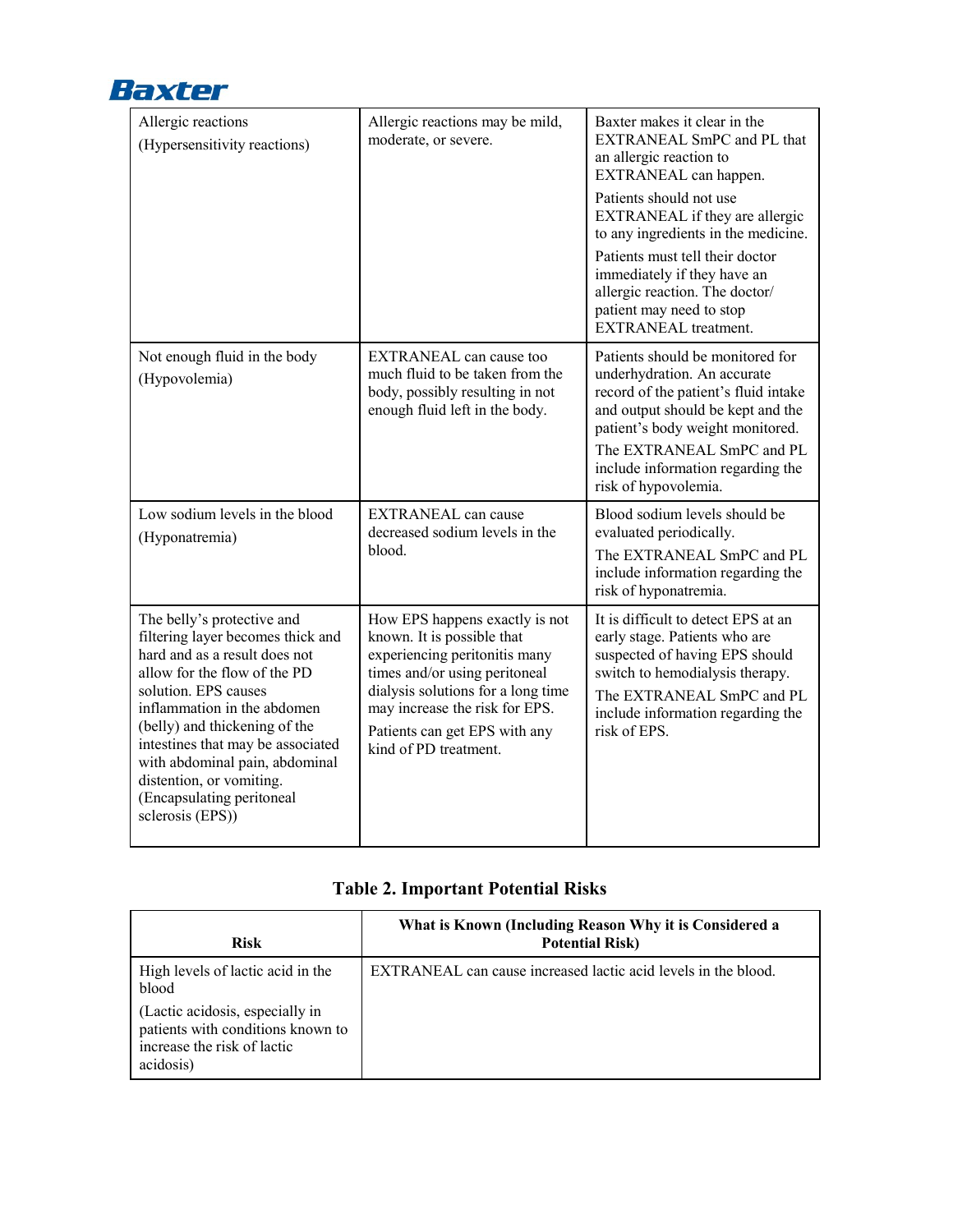

| <b>Risk</b>                                                 | What is Known                                                                                                                                                                 |
|-------------------------------------------------------------|-------------------------------------------------------------------------------------------------------------------------------------------------------------------------------|
| Lack of studies in children<br>younger than 18 years of age | No studies of EXTRANEAL have been performed in children younger<br>than 18 years of age.<br>EXTRANEAL is not recommended for use in children younger than<br>18 years of age. |

## **Table 3. Missing Information**

# *Summary of Risk Minimization Measures by Safety Concern*

All medicines have a Summary of Product Characteristics (SmPC) which provides physicians, pharmacists, and other healthcare professionals with details on how to use the medicine, the risks, and recommendations for minimizing them. An abbreviated version of this in lay language is provided in the form of the package leaflet. The measures in these documents are known as routine risk minimization measures.

This medicine has special conditions and restrictions for its safe and effective use (additional risk minimization measures).

These additional risk minimization measures are for the following risk:

# **Table 4. Blood sugar tests that show a higher blood sugar level than the actual blood sugar level (Falsely elevated glucose readings due to use of GDH-PQQ-, GDO-, or some GDH-FAD-based glucometers and test strips)**

#### **Risk Minimization Measure(s):**

- Communicate the risks of using glucometers which should not be used with EXTRANEAL to patients and caregivers.

#### **Objective and Rationale:**

By providing patients and caregivers with the tools described below, the instances of hypoglycemic events related to using glucometers and/or test strips which should not be used with EXTRANEAL can be minimized.

#### **Summary description of main additional risk minimization measures:**

Agreements to share information on reports of these cases (called safety data exchange agreements) have been made with key global manufacturers of glucometers known to interfere with EXTRANEAL.

The following tools and a website have been provided by Baxter:

- EXTRANEAL Wallet Card to communicate the risk of potential incorrect blood glucose reading to healthcare professionals (potentially on behalf of an unconscious patient)

- EXTRANEAL Hospital Admission Kit to provide information to HCPs (including paramedics where appropriate)

- EXTRANEAL Glucose Wearable Warning Item to provide a constant patient reminder of the warning and to communicate the warning information to HCPs

- Website content to include downloadable versions of warning message on glucose monitor interference, links to existing EXTRANEAL labeling, letters for clinicians and paramedics, a Country Specific Glucose Monitor List, and a contact link. All information on the website is translated into all official languages spoken within each country or region.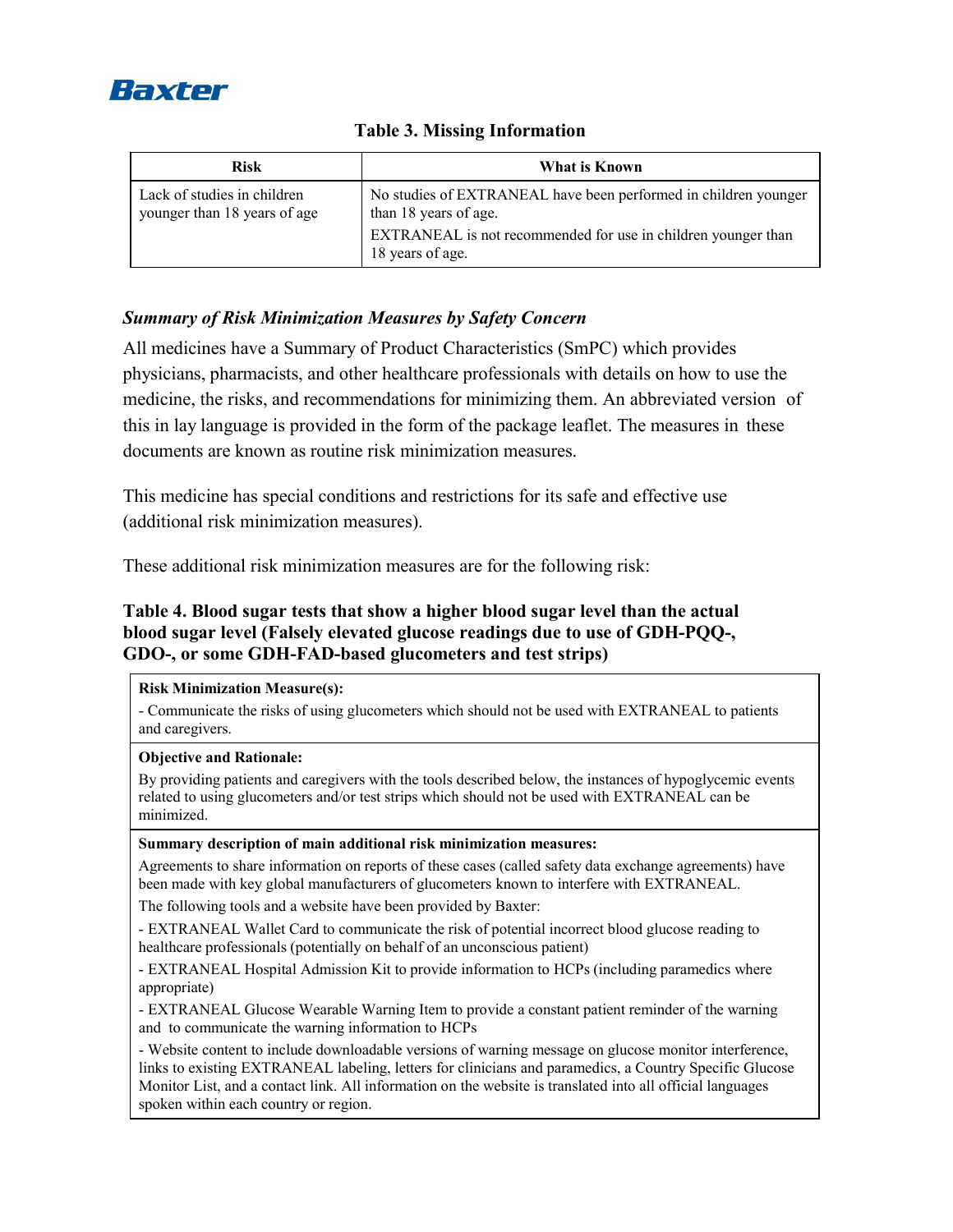

# *Planned Post-Authorization Development Plan*

| <b>Study/Activity</b><br>(Including<br><b>Study Number)</b> | <b>Objectives</b>                                                                                                                                                                                                                                                  | <b>Safety Concerns/</b><br><b>Efficacy Issue</b><br><b>Addressed</b>                                                                   | <b>Status</b> | <b>Planned Date for</b><br><b>Submission of</b><br>(Interim and<br><b>Final) Results</b> |
|-------------------------------------------------------------|--------------------------------------------------------------------------------------------------------------------------------------------------------------------------------------------------------------------------------------------------------------------|----------------------------------------------------------------------------------------------------------------------------------------|---------------|------------------------------------------------------------------------------------------|
| <b>Effectiveness</b><br>check survey<br>study               | To assess<br>understanding<br>of the<br><b>EXTRANEAL</b><br>risk<br>minimization<br>tools<br>To determine<br>whether the<br>respondents of<br>the survey<br>understand<br>instruction<br>and would<br>take<br>appropriate<br>action as a<br>result of the<br>tools | Falsely elevated<br>glucose readings<br>due to use of<br>GDH-PQQ-,<br>GDO-, or some<br>GDH-FAD-based<br>glucometers and<br>test strips | Planned       | The effectiveness<br>check study<br>protocol will<br>provide more<br>detailed timelines. |

| Table 5. List of Studies in Post-Authorization Development Plan |
|-----------------------------------------------------------------|
|-----------------------------------------------------------------|

*Studies which are a Condition of the Marketing Authorization*

There are no studies which are conditions of the marketing authorization.

# *Summary of Changes to the Risk Management Plan Over Time*

**Table 6. Major Changes to the Risk Management Plan Over Time**

| Version | Date        | <b>Safety concerns</b>                                                     | <b>Comment</b>                                                                                                  |
|---------|-------------|----------------------------------------------------------------------------|-----------------------------------------------------------------------------------------------------------------|
|         | 15 FEB 2007 | Cloudy effluent                                                            | Included in initial RMP                                                                                         |
|         |             | Hypoglycemic events                                                        | Included in initial RMP                                                                                         |
|         | 31 OCT 2007 | Cloudy effluent/aseptic<br>peritonitis                                     | Revised wording of<br>previous identified risk<br>to include aseptic<br>peritonitis                             |
|         |             | Hypoglycemia events/<br>interference with<br>glucose monitoring<br>systems | Revised wording of<br>previous identified risk<br>to specify interference<br>with glucose monitoring<br>systems |